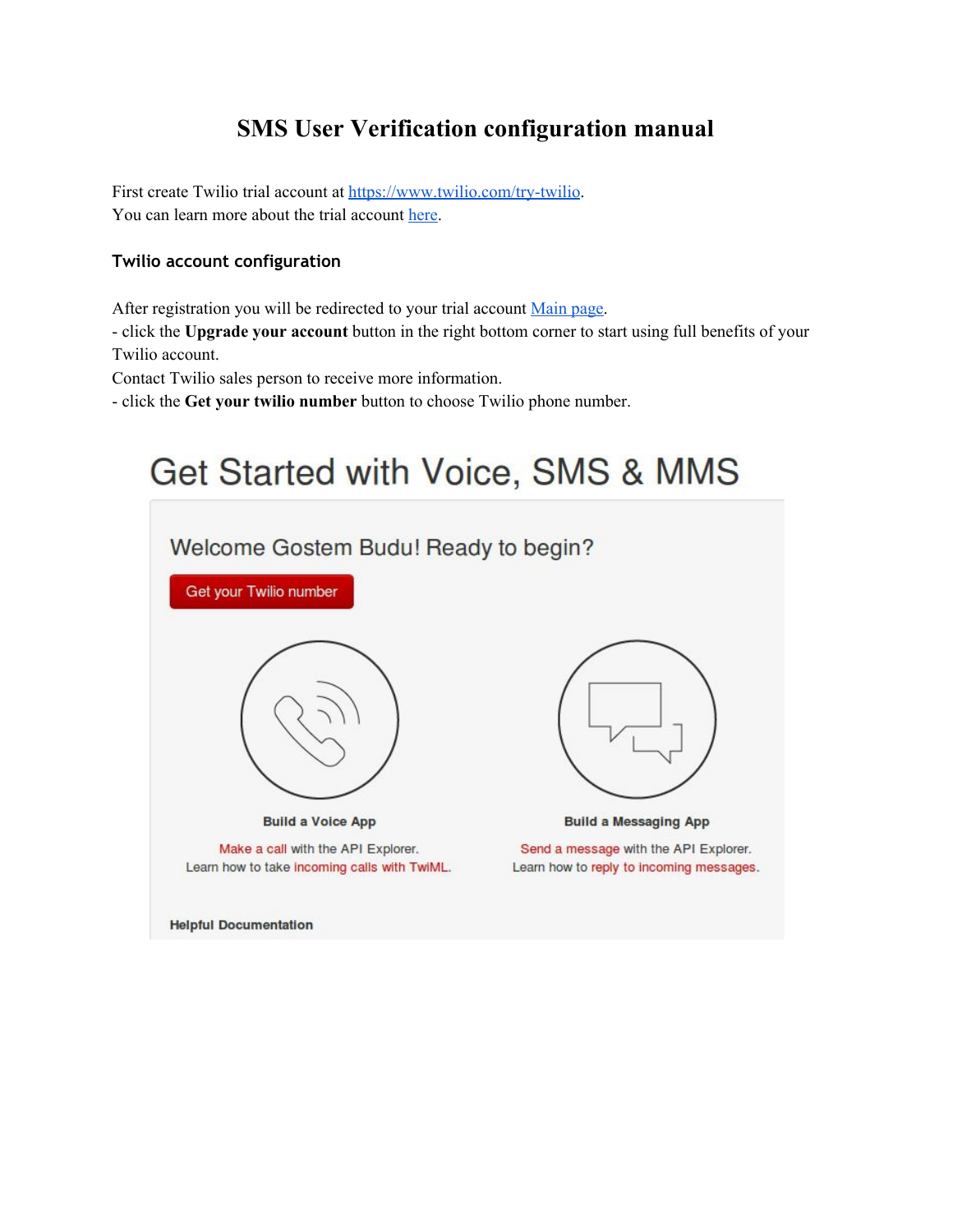### **Plugin configuration**

**Note:**You will need to get API credentials for your account to make the plugin work. Contact the Twilio support to get more information.

find the **SMS Verification**plugin in the **Installed plugins**list.

hover the mouse cursor over the plugin and click the **Settings** button to configure it.

| Messages                                                                   |                     |                  |
|----------------------------------------------------------------------------|---------------------|------------------|
| Unified messaging plugin for private on-site communication                 |                     |                  |
| Newsfeed                                                                   |                     |                  |
| Newsfeed with likes and comments, Facebook-style                           |                     |                  |
| Photo                                                                      |                     |                  |
| Allow users to upload photos with tags, rates, and comments                |                     |                  |
| Privacy                                                                    |                     |                  |
| Privacy settings for users to manage who sees their profiles and content.  |                     |                  |
| <b>SMS User Verification</b>                                               |                     |                  |
| SMS-verification plugin for site entrance. Enabling SMS-verification will  | SETTINGS DEACTIVATE | <b>UNINSTALL</b> |
| automatically replace Email-verification even if it was previously enabled |                     |                  |
| Social media sharing                                                       |                     |                  |
| Share any content from your site on Facebook, Twitter, Google+, Pinterest, |                     |                  |
| etc                                                                        |                     |                  |
| Video                                                                      |                     |                  |
| Allow users to embed videos with comments, rates, and tags                 |                     |                  |
| <b>Virtual Gifts</b>                                                       |                     |                  |

Allow users to send private and public virtual gifts

à.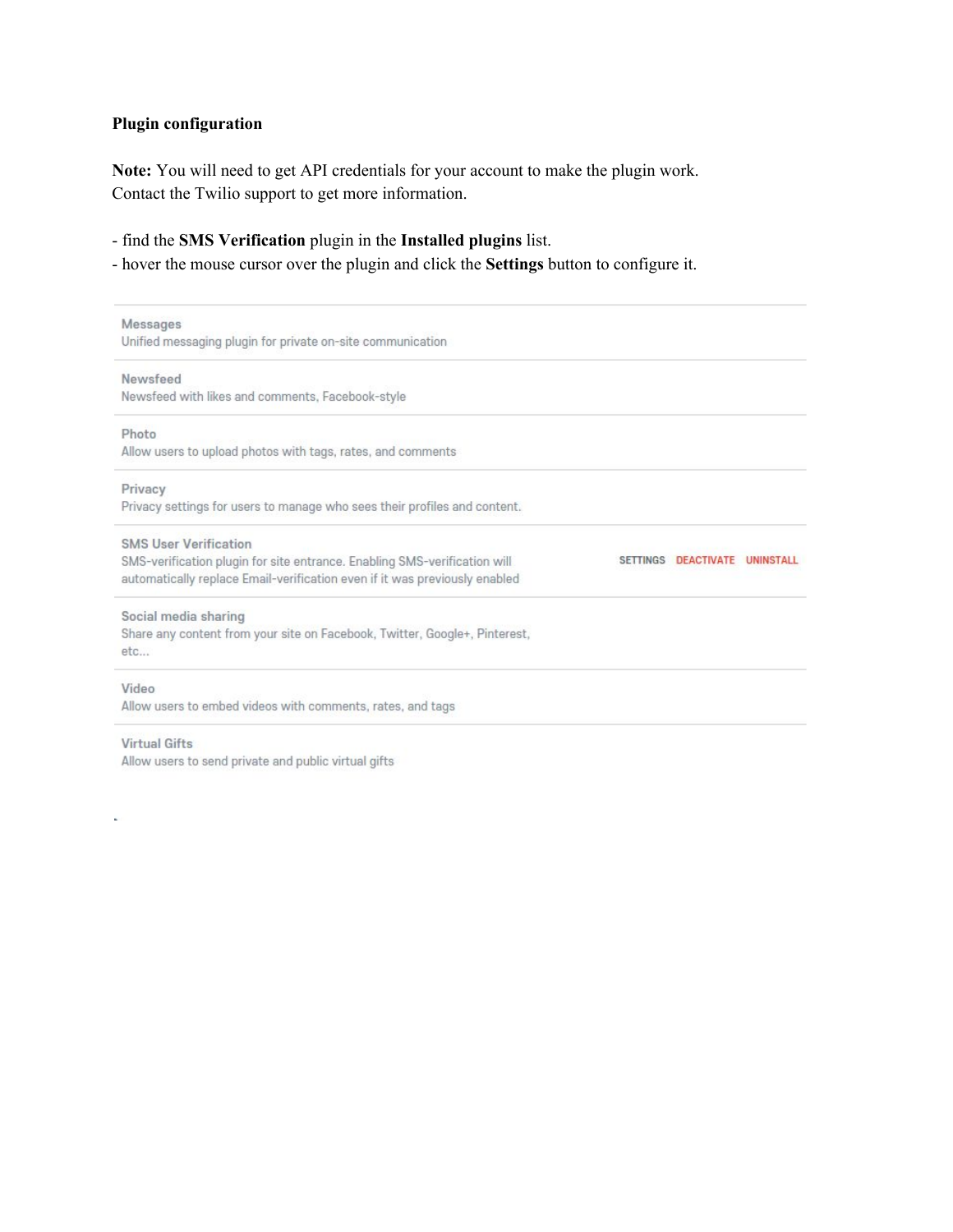You will be directed to the **SMS** User Verification configuration page.

 use the **Test AccountSID**and **Test AuthToken API**credentials to test plugin. It allows to send SMS without charging.

**Note:**Test mode may not function for some mobile operators. Contact the Twilio support to get more information.

use the **AccountSID**and **AuthToken API**credentials to send a real SMS with charging.

 the **Twilio phone number**, which can be found in your Twilio account, must be entered for both test and real modes.hXyHLSvm0fTz5z

#### **CONFIGURATION PAGE**

| <b>ACCOUNT SETTINGS</b>            |        |                                                                                         |
|------------------------------------|--------|-----------------------------------------------------------------------------------------|
| Sandbox mode                       | $\Box$ |                                                                                         |
| <b>Test AccountSID</b>             |        |                                                                                         |
| <b>Test AuthToken</b>              |        |                                                                                         |
| AccountSID                         |        |                                                                                         |
| AuthToken                          |        |                                                                                         |
| Twilio phone number                |        |                                                                                         |
| Email verification                 | $\Box$ |                                                                                         |
| Mandatory SMS verification<br>mode | $\Box$ | All unverified users will need to pass<br>verification by SMS upon entering<br>the site |

SAVE  $\pm$